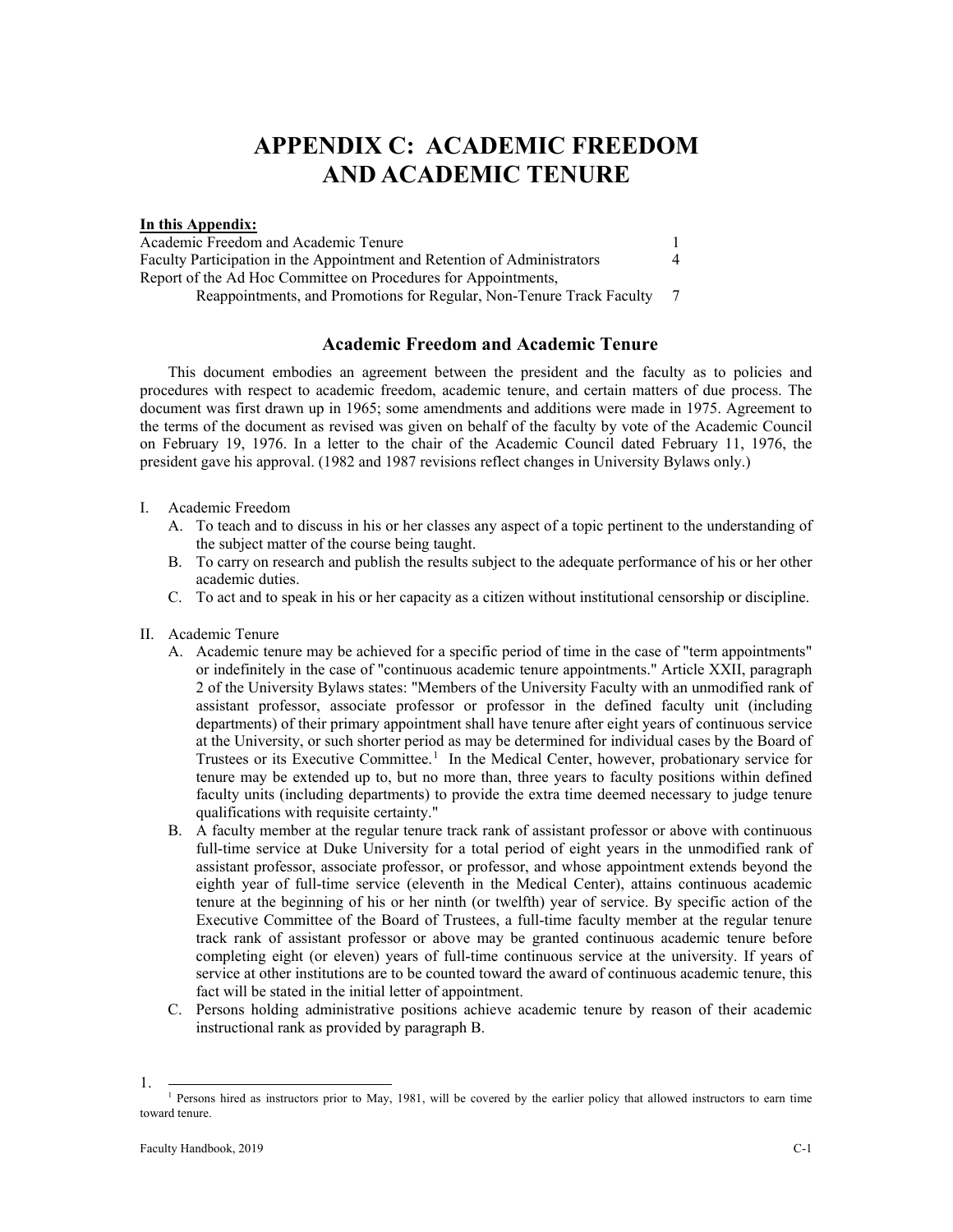D. A faculty member who has been granted continuous academic tenure will not lose his or her tenure status if, with mutual consent of the university and the faculty member and with periodic review of the university, he or she transfers to part-time service.

# III. Mutual Obligations

The principles of academic freedom and academic tenure impose certain obligations both upon Duke University and upon members of the faculty.

- A. The university will give a faculty member at the time of appointment a precise statement in writing of the conditions of the appointment. This statement should include the rank, the salary, and the duration of the appointment (a date of termination or a statement that the appointment carries continuous academic tenure). All subsequent letters involving reappointment or promotion should specify the rank and the duration of the appointment.
- B. The university may terminate the appointment of a full-time academic staff member having a term appointment prior to the expiration of the appointment, or may terminate the appointment of an academic staff member having continuous academic tenure prior to retirement, for misconduct or neglect of duty; or because of a change in the academic program, made with the advice of the appropriate body or bodies of the faculty, as a consequence of financial exigency or for any other reason which discontinues or reduces a segment of the university's research or educational program. Whenever an appointment is terminated because of a decision not to continue a segment of the research or educational program, every effort will be made to reassign the academic staff involved to other university programs. If an academic position is terminated, it will not be reestablished and filled with new academic staff within a period of two years unless the appointment has been offered to the staff member who was originally displaced and he or she has declined the appointment.
- C. In case of the termination of a term appointment prior to its stated expiration date because of a change in the academic program, and in case reassignment to another position is not feasible, the university will pay the incumbent one academic year's salary or will notify him or her one year prior to the date on which the appointment will be terminated.
- D. In case of a term appointment, the university will notify the incumbent in writing of its intention to renew or not to renew the appointment as follows:
	- 1. Not later than March 1 of the first academic year of service, if the appointment expires at the end of that year; or, if a one-year appointment terminates during an academic year, at least three months in advance of its termination.
	- 2. No later than January 15 of the second or subsequent academic years of service, if the appointment expires at the end of that year; or if an initial two-year appointment terminates during an academic year, at least five months in advance of its termination.
	- 3. If the university is unable to provide notice of its intention not to renew the appointment by the date or time specified above, it will pay the incumbent the appropriate fraction of his or her academic year's salary in lieu of notice, appropriate being understood as the fraction covering the period between the required notification date and the date on which notification was actually provided.
- E. In the case of termination of a continuous academic tenure appointment because of a change in the academic program, and in the case that reassignment to another position is not feasible, the university will pay the incumbent one academic year's salary or will notify him or her one year prior to the date on which the appointment will be terminated.
- F. The university will not extend the appointment of a full-time lecturer (associate in the Medical School) for more than seven years (eleven in Medicine) except in unusual circumstances which are to the advantage of the lecturer.
- G. As members of learned professions, faculty members of Duke University should remember that the public may judge their professions and their institution by their actions. They should also remember that in a deeper sense they cannot separate freedom as a member of the academic community from their responsibility as a privileged member of society. While the university will always protect freedom to espouse an unpopular cause, faculty members have a responsibility not to involve the university. Hence, when speaking, writing, or acting in the capacity of a private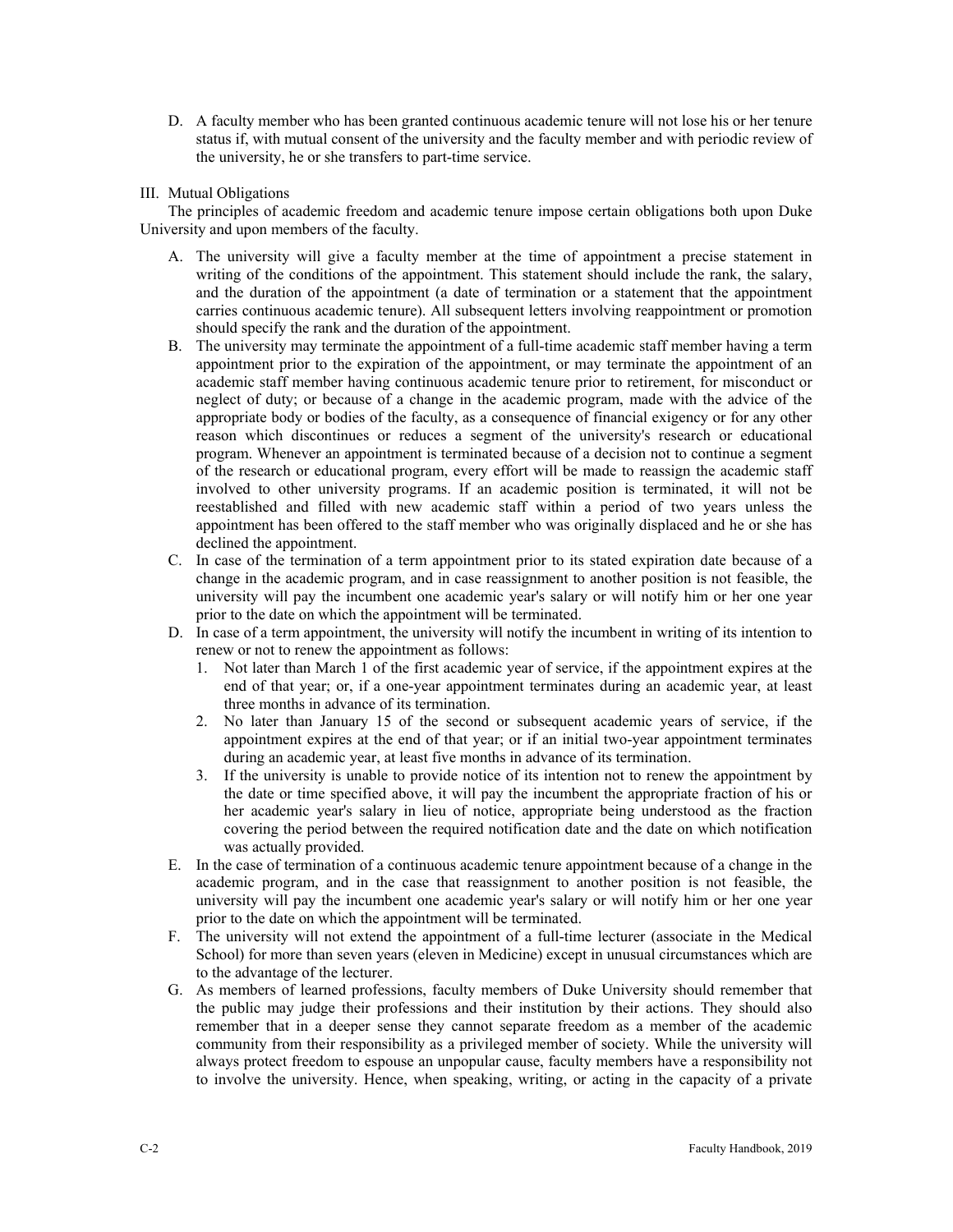citizen, they should make every effort to indicate that they are not spokespersons or representatives of the university.

- H. A faculty member who resigns voluntarily should give due consideration to the problems that may arise in obtaining a replacement and should fix the effective date of resignation with this commitment in mind.
- I. A faculty member should devote his or her professional efforts primarily to the promotion of the academic objectives of the university.

# IV. The Faculty Ombuds and Faculty Hearing Committee

The faculty ombuds exists to receive complaints from members of the faculty, to investigate these complaints, to attempt to resolve these complaints through conciliation, and, if conciliation fails, to make a report to the Faculty Hearing Committee. The ombuds will receive from any faculty member a complaint on any question involving dismissal for misconduct or neglect of duty, termination of appointment prior to its expiration date, tenure status, alleged violations of academic freedom, or alleged violations of academic due process with respect to adverse employment or disciplinary action, alleged discrimination based on age, color, disability, gender, gender expression, gender identity, genetic information, national origin, race, religion, sex, sexual orientation, or veteran status with respect to adverse employment action, alleged damaging instances of harassment by other members of the university community after failure of a university officer or agency to resolve the matter, and appeals from a harassment grievance hearing panel or actions by university officials based on a panel's findings. The jurisdiction of the ombuds and Faculty Hearing Committee is set out in detail in Appendix N. Complaints of discrimination or harassment, including those based on age, color, disability, gender, gender expression, gender identity, genetic information, national origin, race, religion, sex, sexual orientation, or veteran status, may also be filed with the Office for Institutional Equity or, where the alleged sexual misconduct is by a student, with the Office of Student Conduct.

### V. Hearing Procedures for Cases Involving Dismissal

- A. Proceedings to dismiss a member of the university faculty who has tenure or whose term appointment has not expired shall be initiated by the president only after he or she has made sufficient investigation to determine that reasonable grounds exist. The president should ordinarily discuss the matter informally in personal conference with the faculty member in question. If the president discusses the matter with other officers of the university and with other members of the faculty, care should be taken to keep in confidence any accusations that may reflect adversely on the faculty member under investigation.
- B. If a mutually satisfactory adjustment does not result from the informal discussions contemplated in paragraph A, the president may then commence formal proceedings to consider the question of dismissal by service of a written notice on the faculty member. The written notice shall include a statement informing the faculty member of the grounds proposed for dismissal set forth in as much detail as is practicable, and of the right, if he or she so requests, to a hearing to be conducted by the Faculty Hearing Committee at a time and place specified by the committee. The written notice shall also be accompanied by copies of or references to the applicable bylaws and other governing documents of the university establishing the faculty member's rights and by a summary of the evidence on which the charges are based and a preliminary list of witnesses to be called to testify at the hearing. The faculty member should reply in writing to the charges, and specify whether he or she wishes a hearing.
- C. Procedures for the hearing are described in Appendix N of this handbook.
- D. Suspension of the faculty member during the dismissal proceedings is justified only if serious harm to himself or herself or to others is threatened by the continuance in the performance of his or her duties. Such suspension shall not interrupt the payment of the faculty member's salary and other compensation.
- E. Except for announcements to inform interested persons of the time and place of the hearing and similar matters, public statements about the case shall be avoided in so far as is possible until the proceedings have been completed. If a public announcement of the final decision is made by the president, it will include a statement of the Faculty Hearing Committee's recommendations.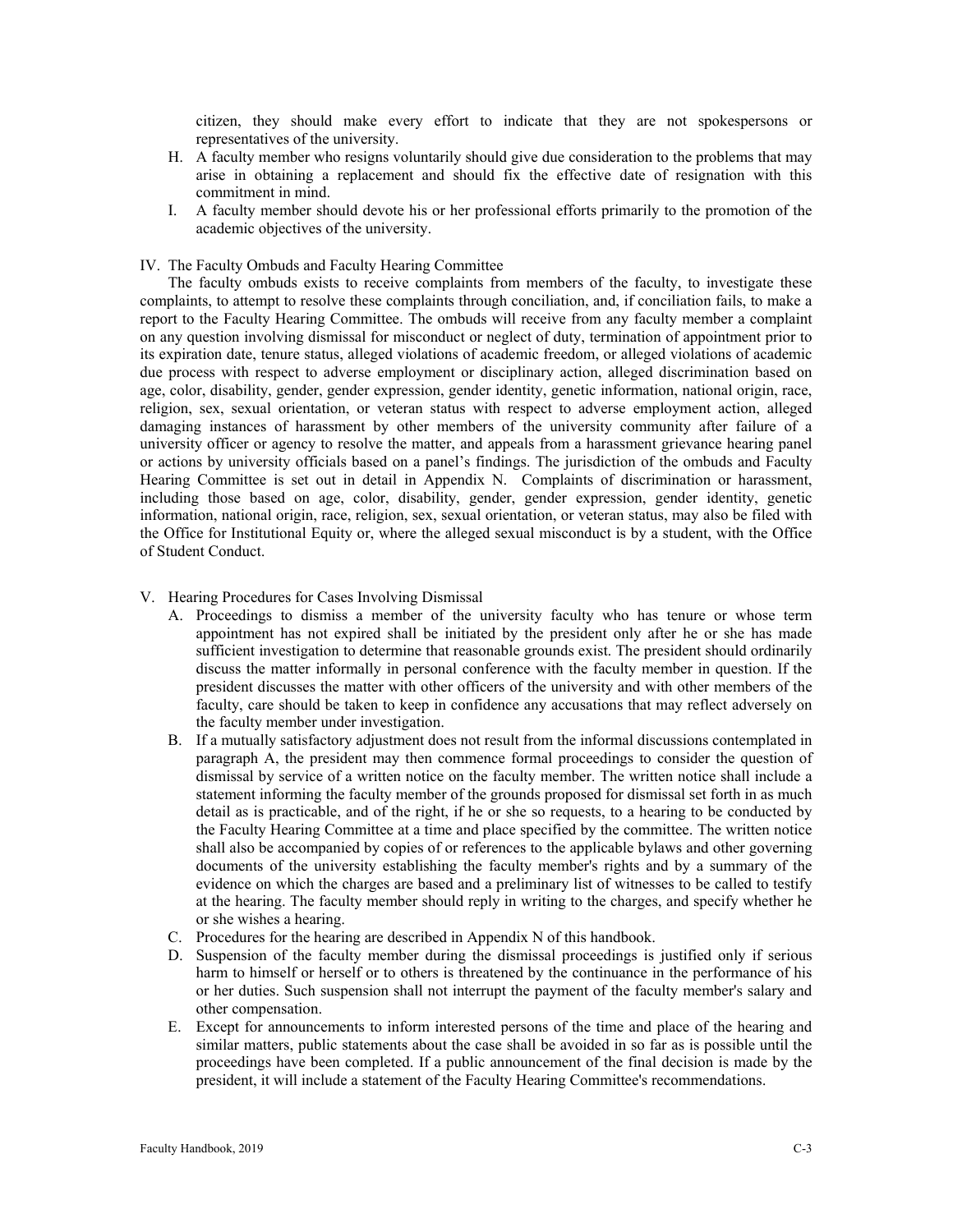VI. Hearing Procedures for Cases Not Involving Dismissal

<span id="page-3-0"></span>The ombuds and the Faculty Hearing Committee may act on disputed claims within their jurisdiction as defined in Appendix N under the procedures described there.

# **Faculty Participation in the Appointment and Retention of Administrators**

The University Bylaws require that the Board of Trustees appoint university administrators upon the recommendation of the president of the university. The faculty of Duke University has a legitimate interest in participating in the search process or retention decision which leads to the presidential recommendation to the board. Moreover, the process of review of administrators is a reasonable and useful method of ensuring institutional health. The faculty is to be involved in searches for and reviews of the most senior officers of the University with authority over issues with major programmatic or budgetary impact on the faculty, and deans who report directly to the provost or chancellor for health affairs. The offices listed below fit this definition, and if positions of equivalent rank are created in the future, they are to be covered by this appendix as well.

In order that the search or evaluation process provides the board, president, provost and chancellor for health affairs with useful and appropriate information, the faculty's role in the process will be defined by the following procedures (as these procedures relate to the appointment of university officers, they are consistent with the Board of Trustees' "Procedures for Appointment and Review of Officers," available at [http://policies.duke.edu/governance/Public/Appointment%20and%20Review%20of%20Officers.pdf\)](http://policies.duke.edu/governance/Public/Appointment%20and%20Review%20of%20Officers.pdf)

# I. Selection of Administration Personnel

- A. Search Committee
	- 1. President. The search is initiated and carried out by the Board of Trustees. The Academic Council shall provide the board with a list of twelve faculty members from which the board may select the faculty representatives. It is recommended that at least five faculty representatives serve on the search committee and that the vice chair of such a search committee be a member of the faculty.
	- 2. Provost. The search is initiated by the president. The search committee shall consist of a maximum of twelve individuals, of whom at least six individuals shall be members of the faculty. The Academic Council, after consultation with the president, shall provide the president with a list of twelve faculty members from which the president selects the faculty representatives on the search committee. On the advice of the Academic Council, the president shall appoint one of the faculty representatives as chair of the search committee.
	- 3. Chancellor for Health Affairs and Executive Vice President. The search is initiated by the president. The Academic Council, after consultation with the president, shall provide the president with a list of twelve faculty members from which the president selects the faculty representatives on the search committee. At least four members of the committee shall be faculty representatives. For the chancellor, at least two faculty members shall be selected from within the Medical Center (at least one from the clinical faculty and at least one from basic sciences) and at least two from outside the Medical Center. The chair or vice-chair of the committee shall be a faculty member. In naming the faculty member to serve as chair or vice-chair, the president shall consult with the Academic Council.
	- 4. Dean of the Graduate School, Dean of Undergraduate Education, and Dean of Arts and Sciences. The president and the provost shall initiate a search to fill these positions. The search committee shall consist of eight individuals, of whom at least four shall be faculty representatives. The faculty representatives and the committee chair shall be selected by the initiators from a list of ten faculty members provided by the Academic Council.
	- 5. Deans of the Schools of Business, Divinity, Engineering, Environment, Law, Public Policy, Medicine, and Nursing. For deans of the schools of business, divinity, engineering, environment, law, and public policy the president and provost shall initiate the search. For deans of the School of Medicine and Nursing, the search shall be initiated by the president and chancellor for health affairs, in consultation with the provost. The search shall be initiated in a manner consistent with both professional school practices and the procedures at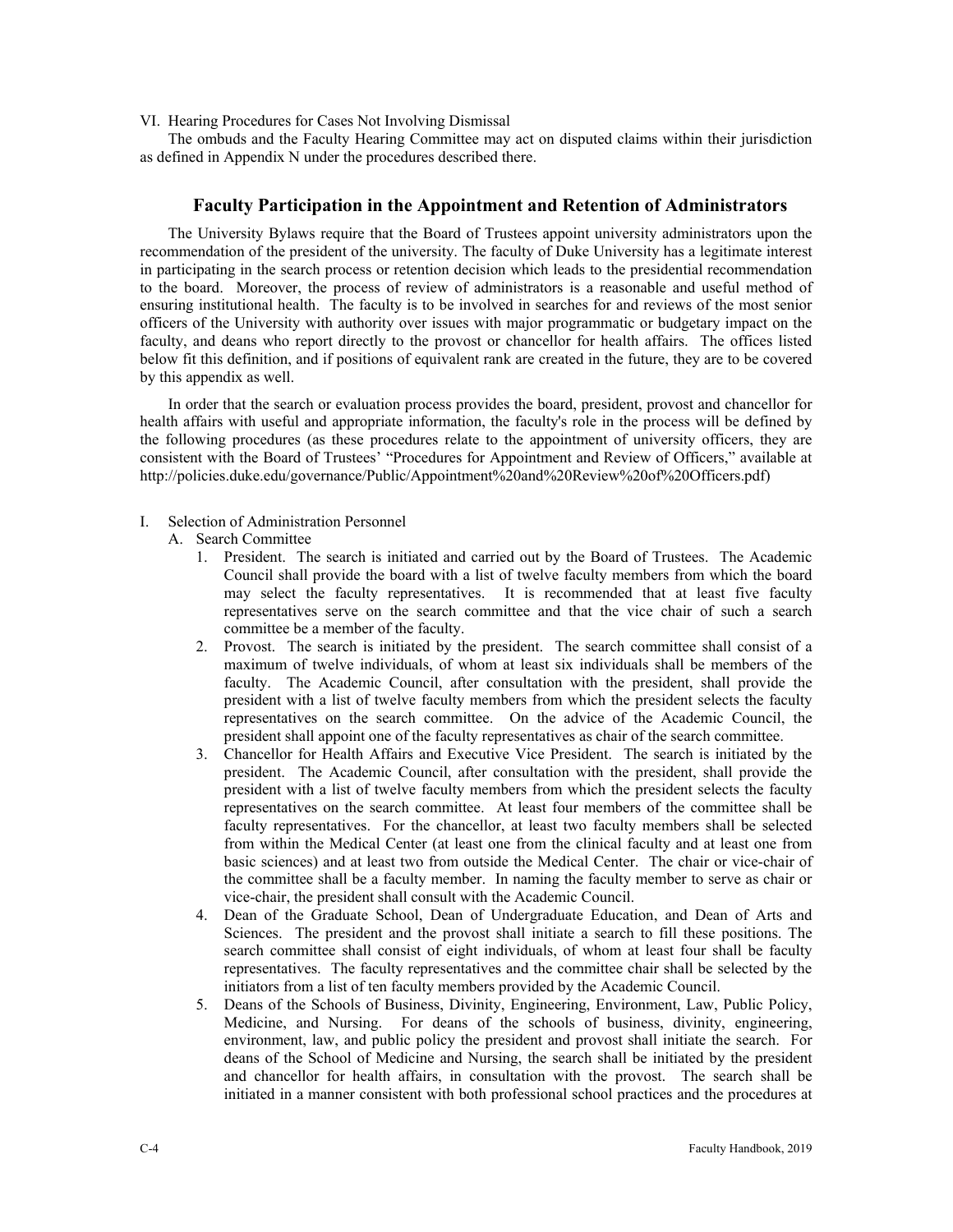Duke University. At least one faculty representative from outside the professional school shall be appointed to the search committee from a list of four faculty members provided by the Academic Council

- 6. The president may call on the Academic Council for assistance in identifying candidates for other positions.
- B. Role of Search Committees
	- 1. The primary concern of a search committee is to provide a search initiator with the best possible advice on the filling of the position in question.
	- 2. The search committees shall seek qualified individuals from both inside and outside the university. The committee shall advertise in appropriate places (e.g., the Chronicle of Higher Education). The president, the provost, other administrators, and faculty shall be asked to provide names of potential candidates.
	- 3. The search committees shall normally interview the candidates on the short list for any position. The interview may be conducted informally by a subcommittee of the search committees.
	- 4. Following the search, interview, and evaluation process, the search committees shall provide the search initiator with a list of qualified candidates together with a written evaluation of those candidates. Unless instructed to the contrary by the search initiators, the list of qualified candidates shall not be ranked in order of the committee's preferences.
	- 5. The search initiators may legitimately ask the search committees to provide written evaluations of the strengths and limitations of specific candidates, including those not on the search committees' list of qualified candidates.
- II. Review of Administration Personnel.
	- A. Deans of Faculty of Arts and Sciences, Undergraduate Education, the Graduate School, and Schools of Business, Divinity, Engineering, Environment, Law, Medicine, Nursing, and Public Policy.
		- 1. Deans should be appointed for a five-year period, normally renewable once.
		- 2. Reviews of deans shall be conducted by a special committee appointed by the provost after consultation with the Academic Council (and the chancellor for health affairs for the deans of Medicine and Nursing) and a written report shall be presented to the provost (and the chancellor for health affairs when the review involves the deans of Medicine and Nursing) with a copy to the president. During the fourth year of the initial appointment, each dean shall be reviewed unless the dean indicates he or she does not wish to be considered for another term. Reviews should generally commence during the first half of the dean's fourth year, and the report shall be completed no later than three months prior to the end of that fourth year. Because a dean's term is normally to be renewed only once, a review committee should not be formed in the second or any subsequent term unless the provost (or chancellor for health affairs as to the deans of Medicine and Nursing) shall discuss with the committee chair or committee his or her reactions and responses to it.
		- 3. At the end of the fourth year of a dean's term, the president and provost (or chancellor for health affairs, with the concurrence of the provost, for the deans of Medicine and Nursing) should recommend reappointment, or initiate a search for a new dean.
	- B. Role of the Review Committee
		- 1. The committee conducts interviews with those who have worked with the administrator being reviewed, e.g., department chairs.
		- 2. It develops a description of the position and its responsibilities for use as a basis for evaluation.
		- 3. It invites comments in writing from all faculty members in the relevant unit(s).
		- 4. It interviews the person under evaluation.
		- 5. It prepares a written report, and shall provide additional and specific information requested by the provost (and chancellor of health affairs as to the deans of Medicine and Nursing).
		- 6. The review process should develop and evaluate information, not make specific recommendations regarding reappointment.
	- C. Review of the Provost, Chancellor for Health Affairs, and Executive Vice President. A review of the provost, chancellor for health affairs, and executive vice president shall be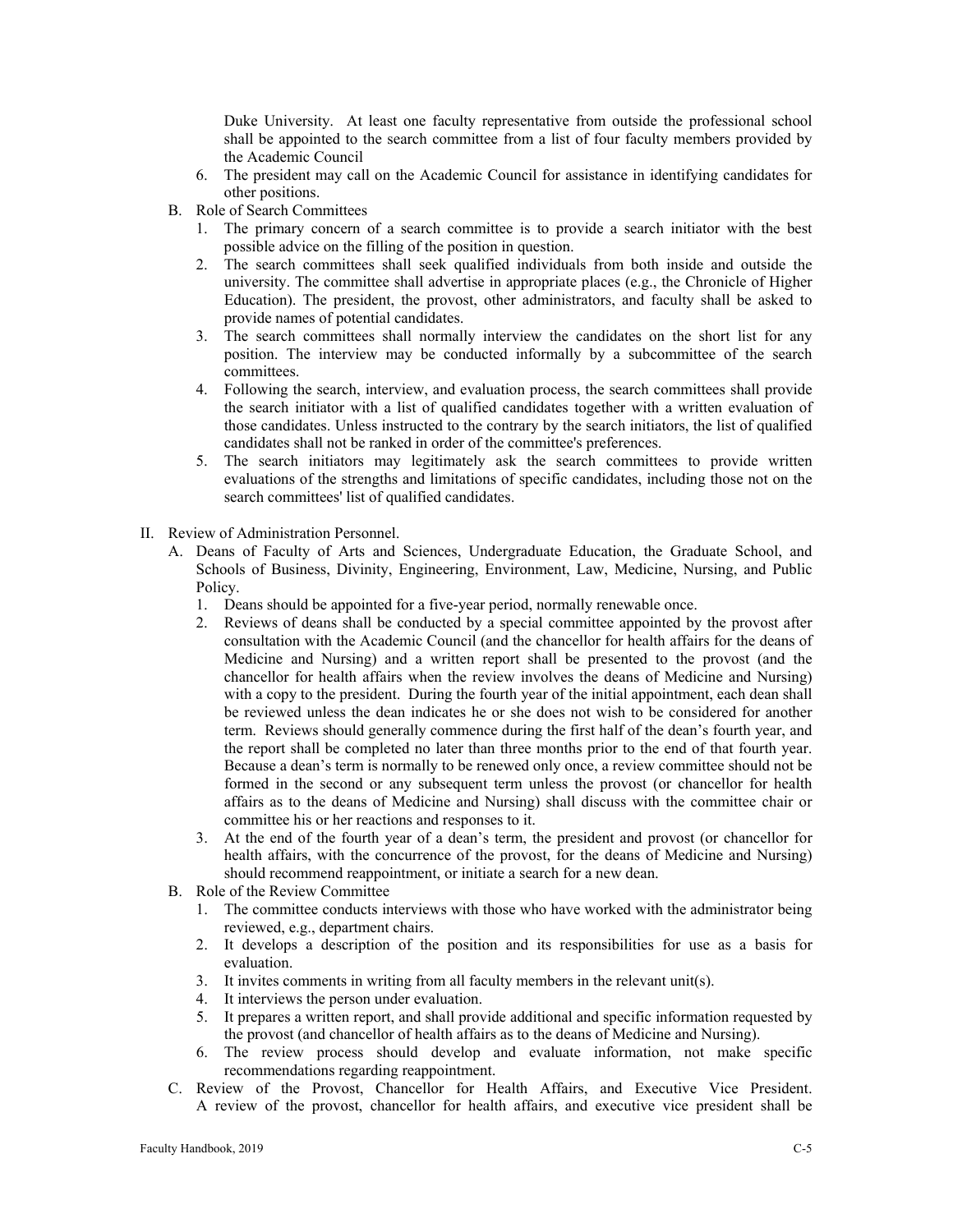conducted in the fourth year of their terms by a special committee appointed for this purpose. After consultation with the Academic Council, the president shall determine the overall composition of the committee, appoint faculty representatives from a list of names provided by the Academic Council, and in the case of the provost and executive vice president appoint one of the faculty members to serve as chair; in the case of the chancellor of health affairs the chair or vicechair of the committee shall be a faculty member. The procedures for the review of deans provide a model for the review of these officers. Because of the substantial non-academic duties of the executive vice president and the chancellor for health affairs, their review committees will include significant representation from administrative offices and from the health system in order to insure that the broad responsibilities of the offices are appropriately reviewed. The committee will present its report to the president. The president may also call on the Academic Council for assistance in reviewing other senior administrators.

# D. President.

The president is typically appointed for a five-year term. The Board of Trustees shall initiate a public review, generally in the fourth year of the President's term, with input from the community, faculty, students, staff, and alumni, as part of the reappointment process. The Executive Committee of the Board of Trustees shall consult with the Academic Council before establishing the procedures for such review.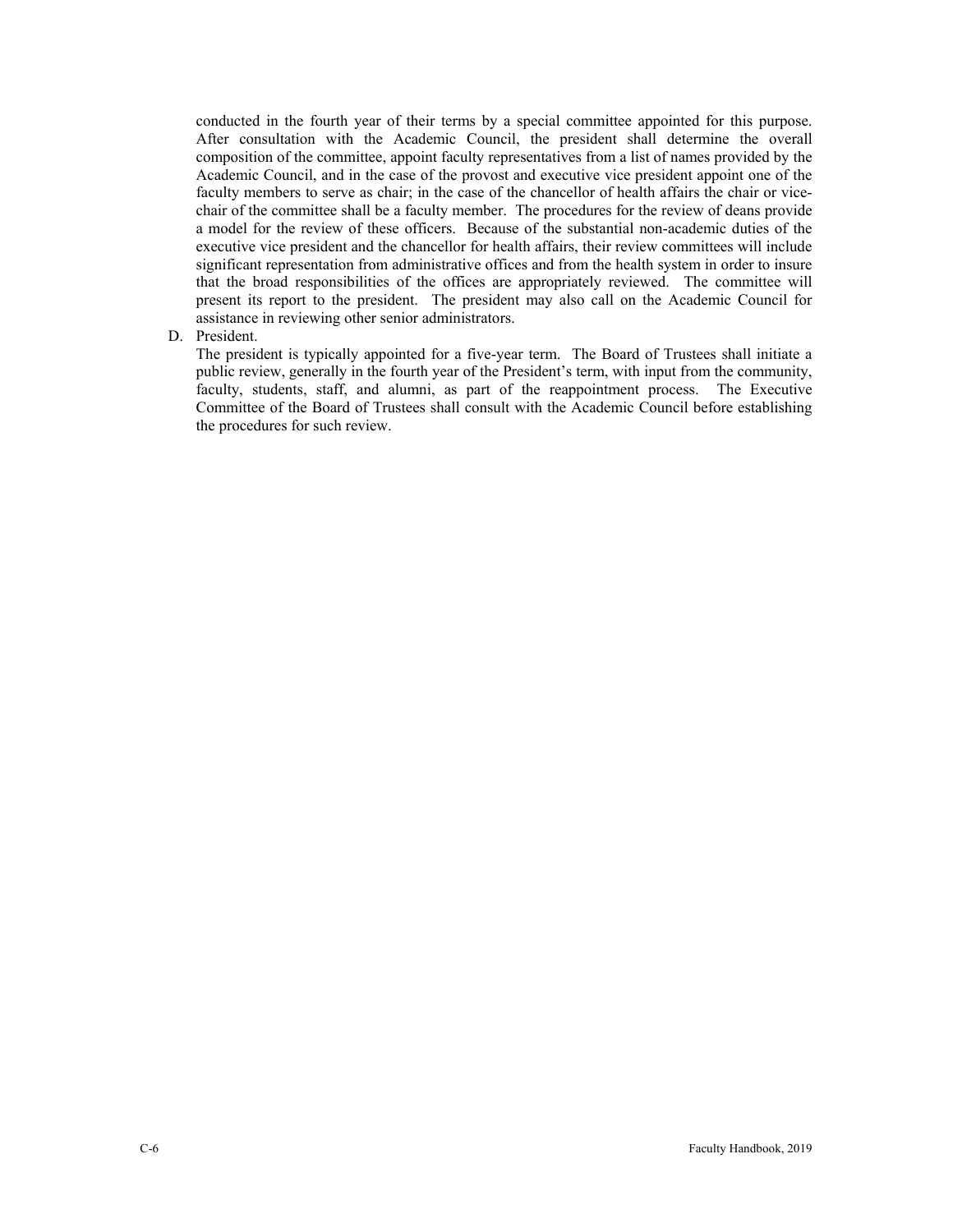# <span id="page-6-0"></span>**Report of the Ad Hoc Committee on Procedures for Appointments, Reappointments, and Promotions for Regular, Non-Tenure Track Faculty**

#### **Background**

In December 1986 the Ad Hoc Committee on Faculty Voting Privileges was appointed and charged with making recommendations concerning attribution of membership in the University Faculty. On January 21, 1988 the Academic Council approved an amended version of the report from this committee in the form of a resolution to amend Academic Council By-Laws. This resolution defined eligibility to vote in Academic Council elections and read as follows:

Eligible to vote in Academic Council elections shall be all tenured and tenure track members of the faculty and persons meeting all of the following criteria:

- a. The individual has an appointment in at least one Duke University School, Department, program, institute or center that provides credit toward an academic degree.
- b. Said individual's primary responsibilities are directed toward the University's goals and efforts with performance of his or her role principally at the University, and in accord with criteria for full-time status as defined by the unit in which the primary appointment is held.
- c. The activity of her/his work has an obvious instructional component either in relation to the degree-granting mechanisms of the University or in relation to those individuals at the University who are undertaking further training/studies beyond graduate degrees.
- d. There is intent of ongoing contractual relationship to the University (e. g. tenure track; repetitive contract; participation in continuing research grants, etc.); and that such relationship is subject to either the appointment, promotion, and tenure process or to an alternative process approved by the Provost for non-tenure track positions.

At this same meeting of the Academic Council, a resolution was passed to create the Ad Hoc Committee on Faculty Nomenclature for the purpose of proposing a University-wide standardization of nomenclature for faculty and research appointments, in which the criteria adopted by the Council for qualification to vote in Academic Council elections would be inherent in specific titles. The final report of this committee, which was accepted by vote of the Academic Council an December 15, 1988 and recommended to the Provost, proposed a system, which included 11 non-tenure track titles fulfilling criteria for voting in Academic Council elections. These titles are;

Professor of the Practice of ...., Associate Professor of the Practice of....,

Assistant Professor of the Practice of ...

Research Professor, Associate Research Professor, Assistant Research Professor

Clinical Professor, Associate Clinical Professor, Assistant Clinical Professor

- Lecturer
- Associate

On January 17, 1991 the University faculty voted to approve a proposed amendment to the By-Laws of the University Faculty, which, among other things, defines eligibility to vote at meetings of the University faculty and in Academic Council meetings. The criteria defining such eligibility are identical to those contained in the resolution to amend the By-Laws of the Academic Council, which was approved on January 21, 1988 (see above). The last of these four criteria is that the "... ongoing contractual relationship (of the individual) to the University ... is subject to either the appointment, promotion, and tenure process or to an alternative process approved by the Provost for non-tenure track positions". Since there exists no alternative process for non-tenure track positions, the Provost, in November 1990, appointed and charged our committee to recommend formal review procedures for non-tenure track faculty holding the ranks of Professors of the Practice of, Research Professors, Clinical Professors, Lecturer and Associate. These titles are to comprise a new subset of regular faculty termed "regular, non-tenure track faculty". The following are the recommendations of our Committee.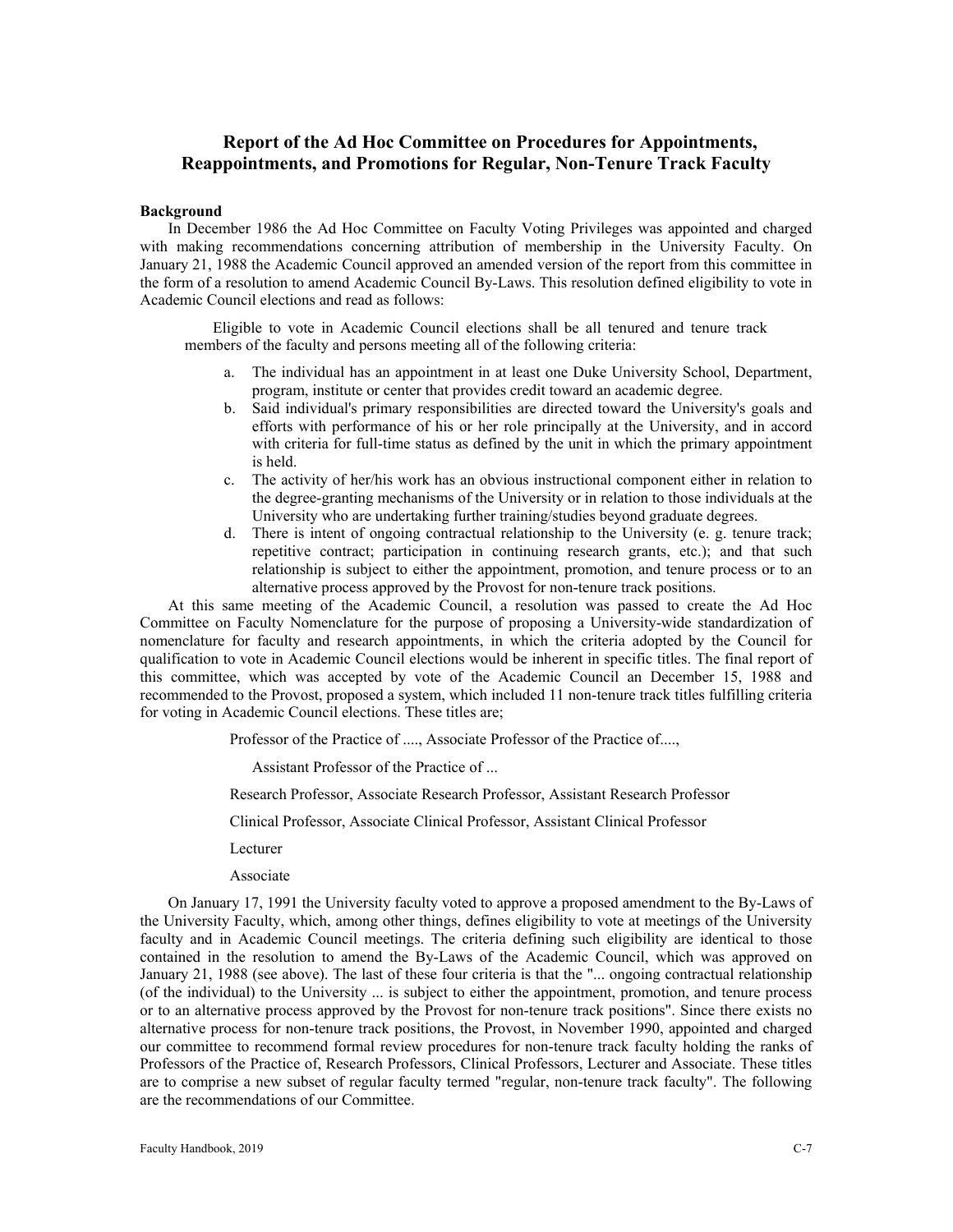### **Recommendations**

### A. Authorization

The Dean of the School (or provost, for units outside schools and which report directly to the provost) authorizes departments  $(units)<sup>2</sup>$  $(units)<sup>2</sup>$  $(units)<sup>2</sup>$  to recommend new appointments. Departments (units) themselves originate recommendations for reappointments and for promotions of full-time faculty in regular, non-tenure track ranks.

B. New appointments

The Dean (or provost) establishes policy regarding whether a search is required for new appointments. The Dean (or provost) also defines the procedures for such a search, while criteria for evaluating new appointments are established by individual departments (units) as described below.

### C. Criteria for appointment, reappointment and promotion

Each department (unit) establishes its own criteria for evaluating candidates for appointment, reappointment and promotion in regular, non-tenure track ranks, which are appropriate to its discipline, and submits these in writing to the Dean for approval. The Dean will then submit the proposed guidelines to the provost for review and modification so as to insure comparable standards throughout the University. Units that report directly to the provost will submit guidelines to the provost for review. Candidates for reappointment or promotion will have access to these criteria prior to their review. Criteria should be more rigorous for each higher level of faculty rank and in general should parallel, but not necessarily be equivalent to those used for tenure track faculty. In the case where criteria differ among departments (units), the Dean is responsible for assuring that they are equally rigorous for equivalent ranks in different departments (units). The provost is responsible for assuring equally rigorous criteria in different schools and institutes. Appointment or promotion to the rank of Clinical Professor, Research Professor or Professor of the Practice of ... requires outside review according to procedures that are determined by the Dean (or provost). Individual departments (units) determine whether outside review is required for appointments or promotions at lower levels.

### D. Selection of the review (search) committee

The department (unit) chair nominates a review committee consisting of at least three faculty members- In the case where a new appointment requires a search, the review committee acts as the search committee. Members of the committee must hold a position higher than that of Lecturer or Associate and, for appointments and promotions, must also be of equivalent or higher rank than that to which the nominee is to be appointed or promoted. For reappointments, members of the committee must be of higher rank than the candidate except in the case of reappointments at the levels of Clinical Professor, Research Professor and Professor of the Practice of .... where members of the committee will be of equivalent rank. Department (unit) chairs do not serve as members of the review (search) committee unless approved to do so by the Dean (or provost for units outside of schools), as in cases where no other member of the department (unit) has equivalent expertise or when other departmental (unit) members of appropriate rank are unavailable.

The following definitions are only for the purpose of determining eligibility to serve on review (search) committees for regular non-tenure track faculty and to vote on the recommendations of such committees at the departmental (unit) level:

Assistant Professor, Assistant Professor of the Practice of..., Assistant Research Professor, and Assistant Clinical Professor are equivalent.

Associate Professor, Associate Professor of the Practice of..., Associate Research Professor, and Associate Clinical Professor are equivalent.

<span id="page-7-0"></span><sup>1.</sup>  $\frac{1}{2}$  "units" refers to programs, institutes and centers, which do not have departmental status, and to Schools that lack departmental structure.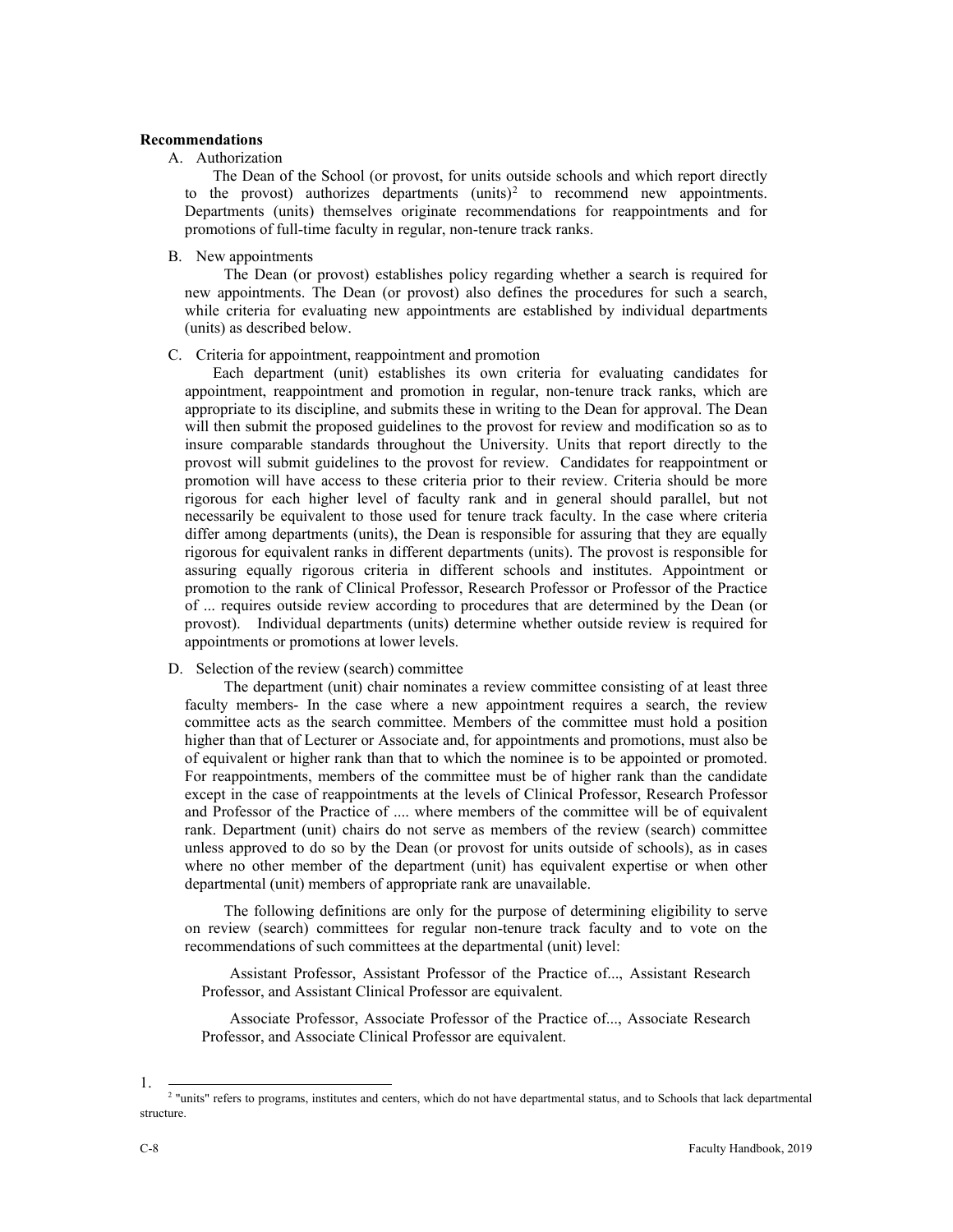Professor, Professor of the Practice of ..., Research Professor, and Clinical Professor are equivalent.

E. Review (search) committee action

For all appointments, reappointments and promotions, the review (search) committee assembles a dossier containing the candidate's CV and any other relevant materials, and evaluates the candidate using the criteria established by the department (unit) and approved by the Dean (or provost). In the case of a new appointment requiring a search, the committee also follows the procedures established by the Dean (or provost). The committee then prepares a written report to the department (unit) or departmental (unit) promotions committee.

F. Departmental (unit) action

The department (unit) or departmental (unit) promotions committee discusses in confidence the report of the review committee and votes on it by secret ballot at a meeting attended by more than half of the eligible voters. The chair or director does not vote except in a tie.

- 1. On candidates for potential initial faculty appointment at any regular nontenure track rank, all tenured and untenured tenure-track faculty (Full Professors, Associate Professors, and Assistant Professors) are eligible to vote, regardless of the rank proposed for the candidate. In addition, individual departments shall have the option of adopting specific bylaws to establish voting rights for its faculty serving in regular rank nontenure track positions. Such bylaws will become effective only following written approval by the respective dean and the provost.
- 2. On candidates for potential reappointment at the same regular nontenure track rank, all regular rank faculty, whether nontenure-track faculty, untenured tenure-track faculty, or tenured faculty, who hold either the same rank as the candidate or a higher rank are eligible to vote. (For example, if a current Associate Professor of the Practice is being considered for reappointment at that same rank, then only those faculty holding the rank of Associate Professor of the Practice or higher, Associate Research Professor or higher, Associate Clinical Professor or higher, or tenure track Associate Professor or higher, are eligible to vote.)
- 3. On regular nontenure track candidates for potential reappointment with promotion, all regular rank faculty, whether nontenure-track faculty, untenured tenure-track faculty, or tenured faculty, who hold either the same rank for which the promotion candidate is being considered or a higher rank are eligible to vote. (For example, if a current Associate Professor of the Practice is being considered for reappointment with promotion to Full Professor of the Practice, then only those faculty holding the rank of Full Professor of the Practice, Full Research Professor, Full Clinical Professor, or tenure track Full Professor, are eligible to vote.)
- G. Response to department (unit) action

The chair or director transmits the candidate's dossier, other relevant materials and a cover letter reporting the recommendation of the department (unit) review committee, the names of all who voted, the outcome of the vote, and the chair's/director's personal recommendation. In the case of a favorable departmental recommendation for a new appointment, the letter must also specify how the candidate will fulfill the requirements for regular faculty rank, contained in the proposed amendment to the bylaws of the University that was approved by vote of the University Faculty on January 17, 1991. These are:

- 1. Statement of faculty title and the University School, department, program, institute or center in which the appointment is to be made.
- 2. Statement of the individual's primary responsibilities in relation to the University's goals, performance of the individual's role principally at the University, and full-time status.
- 3. Instructional component of the individual's work in relation to the degree-granting mechanisms of the University or in relation to those individuals at the University who are undertaking farther training/studies beyond graduate degrees.
- 4. The nature of the individual's ongoing contractual relationship to the University.

In the case of a favorable departmental (unit) recommendation, the Dean decides whether to proceed with the initial appointment, reappointment or promotion and forwards a